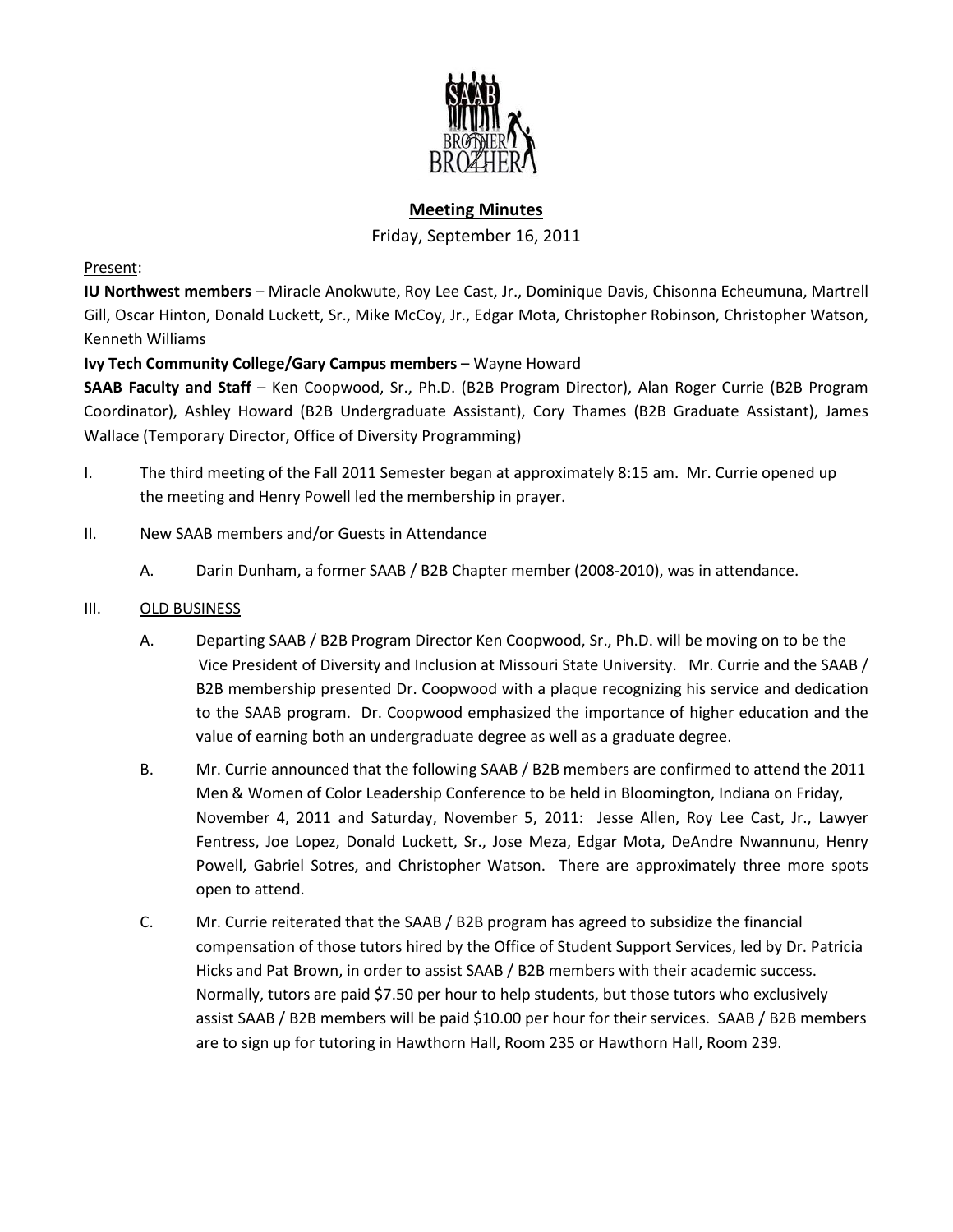### III. OLD BUSINESS (cont.)

D. Co-Vice President of IU Northwest, Roy Lee Cast, Jr., once again discussed a potential upcoming Community Service event on Saturday, October 1, 2011 that would take place in the Dorie Miller apartments and townhouses. Pat Brown, from the Office of Student Support Services, is leading the organization of this event along with members of the Gary (Indiana) Housing Authority. The time frame of the clean-up effort would be from 8:30 AM until approximately 2:00 PM.

Community Service Committee Chairman Christopher Robinson further discussed the idea of the membership getting some "Brother2Brother" Community Service T-Shirts for the upcoming event on October 1st and for future community service events. Christopher said that SAAB / B2B member Erik Hull was going to offer some drafts of t-shirt designs.

## IV. NEW BUSINESS

A. Mr. Currie discussed the idea of incorporating Skype technology and/or Microsoft Lync technology into SAAB / B2B meetings and other chosen activities. Skype and Lync would allow SAAB / B2B members who are unable to attend a committee meeting or general membership meeting in person to participate through a group video conference call via the internet.

SAAB / B2B members would have to have a very valid excuse for not being able to attend the meeting in-person (e.g., sick/under the weather, car not working/no transportation, have to babysit a child or younger sibling, etc.)

Mr. Currie said he would test out the feasibility of using Skype and/or Microsoft Lync over the next few weeks, and then allow the membership to decide if SAAB / B2B would use it permanently or indefinitely.

- B. Vice President Cast suggested that the membership look into purchasing a table banner with the SAAB / B2B logo on it.
- C. Vice President Cast suggested that the membership choose one day per week (either Mondays, Tuesdays, Wednesdays or Thursdays) to 'dress up' in professional attire as a group.
- D. Mr. Currie said that Mary Lee from Student Services said that the group, "Weed & Seed" is looking to pay SAAB / B2B members who live in the Glen Park district of Gary up to \$10.00 per hour for performing community service clean up duties. It was suggested by James Wallace that the membership look to cut down some of the tall grass near 35th Avenue and Vermont Street. Mr. Wallace suggested that this could take place on Saturday, September 24, 2011.
- E. Mr. Currie said that the Financial Affairs & Money Management Committee, led by Jesse Allen and Ronnie Murphy, Jr., need to have someone from a local bank or local credit union do a presentation for the membership about the benefits of a personal checking account and savings account, as well as advice on building and maintaining good credit.
- F. Mr. Currie said that the Spiritual Enrichment & Social Activities Committee, led by Wayne Howard and Brandon Hearne, need to come up with a "Dean's List Reward" activity, such as a NFL football game or other major sporting event, that would be a reward for all SAAB / B2B members who earn Dean's List Scholar Honors (3.300/4.000) for the Fall 2011 semester.